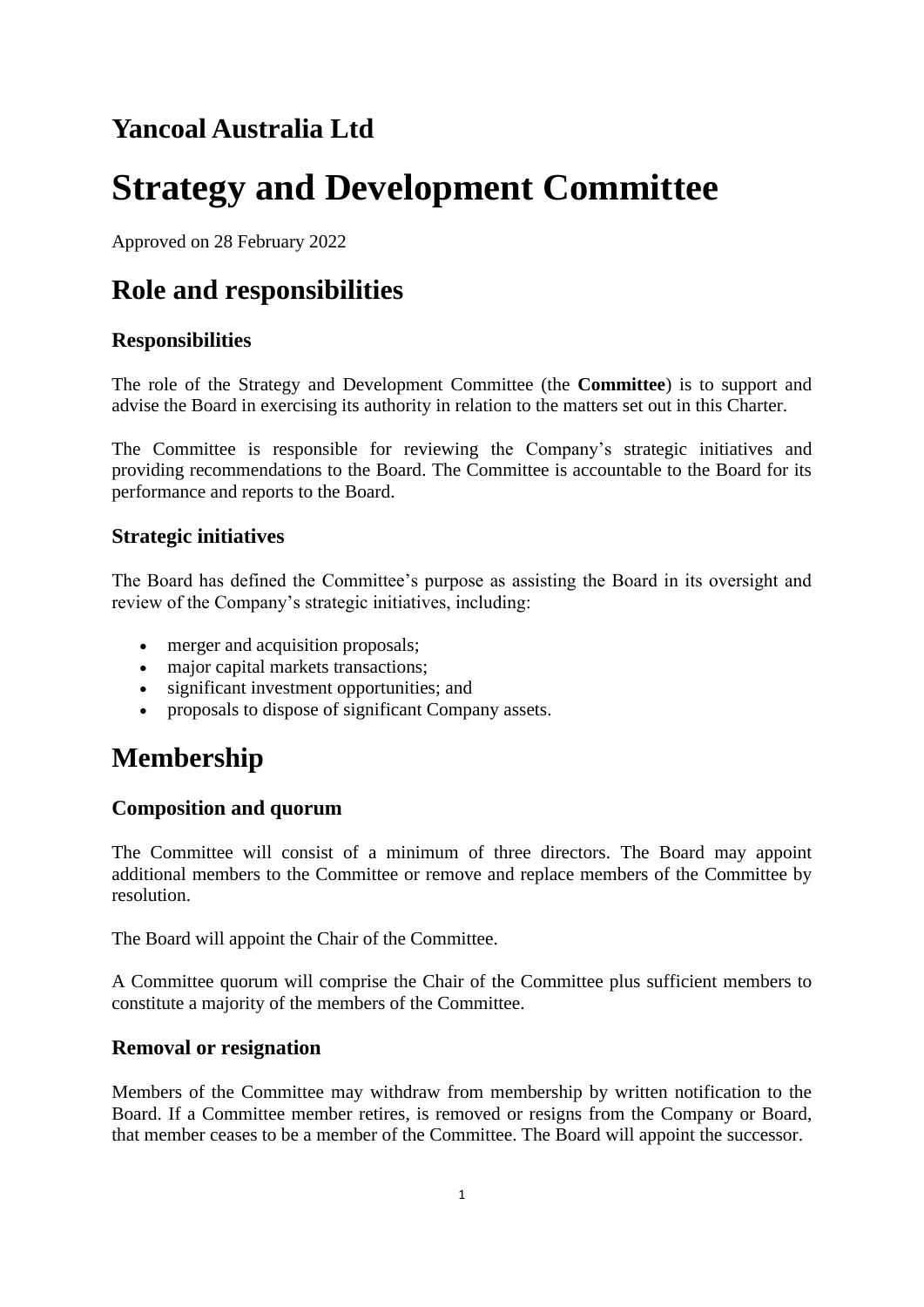#### **Participation by non-Committee members**

The Committee, if considered appropriate, may invite any management team members or other individuals to attend Committee meetings.

#### **Secretary**

The Company Secretary will be the secretary of the Committee.

### **Meetings**

### **Frequency**

The Chair will convene at least one meeting of the Committee each year and any additional meetings that the Chair considers necessary or appropriate to carry out the Committee's responsibilities.

#### **Calling meetings and notice**

Any Committee member or, at the request of a Committee member the Company Secretary, may call a meeting of the Committee. A notice of each meeting confirming the date, time, venue and agenda will be forwarded to each Committee member together with relevant supporting documents.

#### **Report to the Board**

The Chair of the Committee or his / her delegate will provide a verbal report of highlights of the meeting to the Board at the Board meeting following each meeting of the Committee. This report should contain any recommendations identified by the Committee to the Board. The report should also comment on the outcome or updates of any matters referred to it by the Board.

#### **Minutes**

Minutes of proceedings and resolutions of Committee meetings will be kept and prepared promptly by the Company Secretary following the Committee meeting.

Minutes of Committee meetings shall record in sufficient detail the matters considered by the Committee and decisions reached, including any concerns raised by Committee members or dissenting views expressed.

Draft versions of minutes of such meetings will be distributed to the Chair of the Committee for his / her comment within a reasonable time after such meetings. Minutes of Committee meetings will be tabled at a subsequent Committee meeting for all Committee members to review and approve.